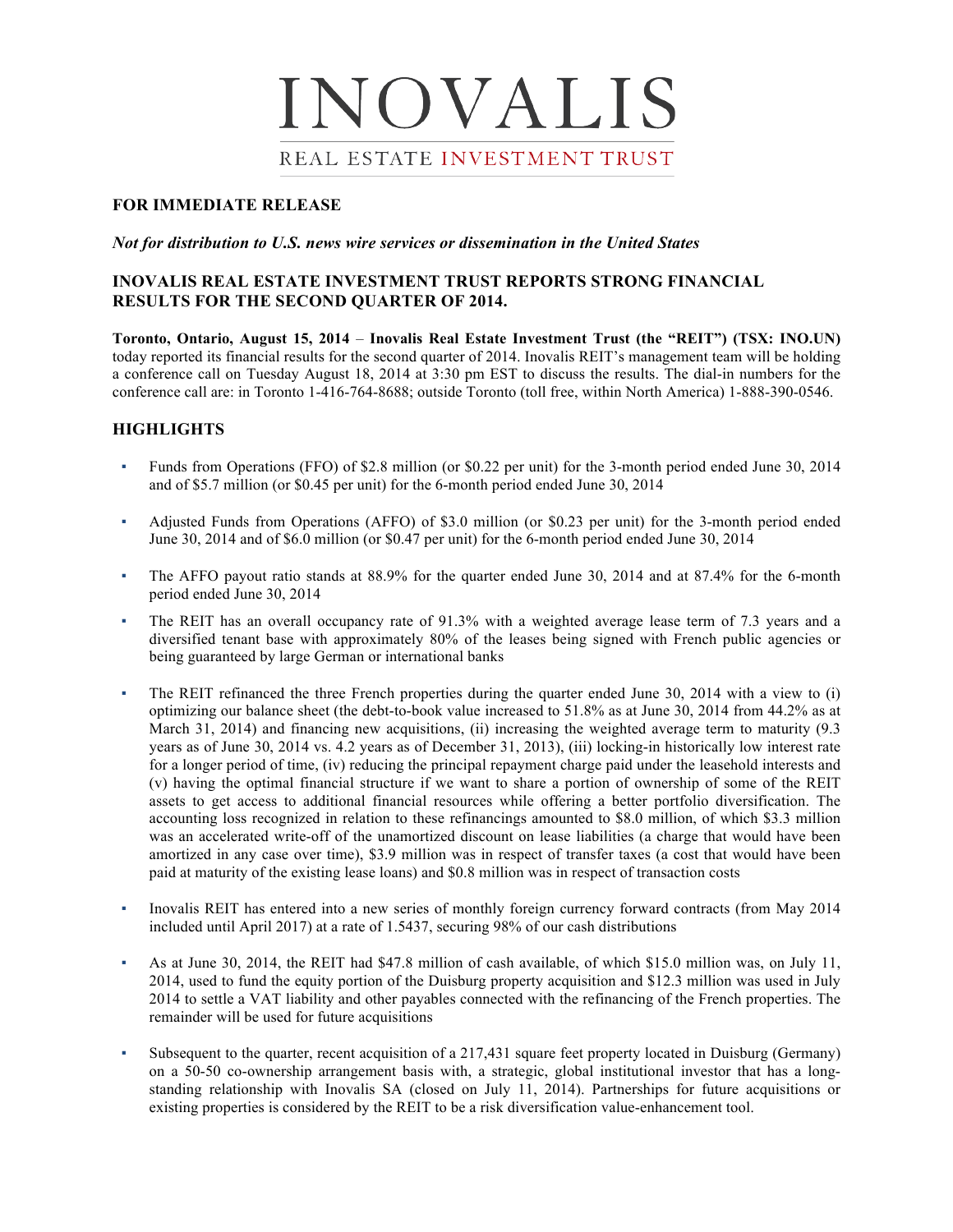# **OPERATING AND FINANCIAL SUMMARY**

| (thousands of CADS except per Unit and other data) As at | June 30, 2014   | Dec. 31, 2013   |  |
|----------------------------------------------------------|-----------------|-----------------|--|
| <b>Operational information</b>                           |                 |                 |  |
| Number of properties                                     | 4               | 4               |  |
| Gross leasable area                                      | $529,267$ sq.ft | $529,267$ sq.ft |  |
| Occupancy rate (end of period) $^{(2)}$                  | 91.3%           | 96.0%           |  |
| Weighted average lease term                              | 7.3 years       | 7.5 years       |  |
| Average capitalization rate $(3)$                        | 7.5%            | 7.6%            |  |
| <b>Financing information</b>                             |                 |                 |  |
| Level of debt (debt-to-book value) $(4)$                 | 51.8%           | 44.2%           |  |
| Level of debt (debt-to-book value, net of cash) $(4)$    | 42.6%           | 42.8%           |  |
| Weighted average term of principal repayments of debt    | 9.3 years       | 4.2 years       |  |
| Weighted average interest rate (5)                       | 2.30%           | 1.44%           |  |
| Interest coverage ratio <sup>(6)</sup>                   | 4.0 x           | 4.0x            |  |

|                                                             | 3-month period ended |                       | 6-month period ended |                       |
|-------------------------------------------------------------|----------------------|-----------------------|----------------------|-----------------------|
| (thousands of CADS except per Unit and other data)          | June 30, 2014        | June 30, $2013^{(1)}$ | June 30, 2014        | June 30, $2013^{(1)}$ |
| <b>Operating results</b>                                    |                      |                       |                      |                       |
| Rental income                                               | 4,658                | 3,485                 | 9,545                | 3,485                 |
| Net rental income                                           | 5,039                | 2,357                 | 8,151                | 2,357                 |
| Profit/(Loss) for the period                                | (6,897)              | 7,728                 | (6.987)              | 7,728                 |
| Funds from Operations (FFO) $(7)(8)$                        | 2,806                | 1,958                 | 5,677                | 1,958                 |
| Adjusted Funds from Operations (AFFO) <sup>(7)(8)</sup>     | 2,955                | 2,434                 | 5,997                | 2,434                 |
| FFO per Unit (diluted) $(7)(8)(9)$                          | 0.22                 | 0.16                  | 0.45                 | 0.16                  |
| AFFO per Unit (diluted) $(7)(8)(9)$                         | 0.23                 | 0.19                  | 0.47                 | 0.19                  |
| <b>Distributions</b>                                        |                      |                       |                      |                       |
| Declared distributions on Units and Exchangeable Securities | 2,626                | 2,328                 | 5,241                | 2,328                 |
| Declared distribution per Unit (diluted) $(9)$              | 0.21                 | 0.19                  | 0.41                 | 0.19                  |
| AFFO cash payout ratio $(7)$                                | 88.9%                | 95.6%                 | 87.4%                | 95.6%                 |

(1) As the initial properties were purchased in of April 2013, the 3-month and 6-month periods ended June 30, 2013 comprised only 75 days

(2) Taking into account the Vendor Lease, occupancy rate is 94.3% as of June 30, 2014

(3) Calculated on annualized rental income (based on rental income for the passing quarter)

(4) Debt-to-book value is defined as total debt divided by total assets. Debt-to-book value, net of cash, is defined as total debt divided by total assets, each of which excludes \$47.8 million of cash and equivalent at June 30, 2014

(5) Calculated as the weighted average interest rate paid on the finance leases and the mortgage loans

(6) Calculated as net rental income adjusted for IFRIC 21 plus interest, less general and administrative expenses, divided by interest expense on the financial leases

(7) FFO and AFFO are key measures of performance used by real estate companies. However, they are not defined under IFRS, do not have standard meanings and may not be comparable with other industries or issuers

(8) The reconciliation of FFO and AFFO to net income can be found under the section *Non-IFRS Financial Measures in our MD&A available on SEDAR and on the Company website (www.inovalisreit.com)*

(9) Based on the weighted average number of Units, i.e. 12,726,896 and 12,701,443 for the 3-month and 6-month periods ended June 30, 2014